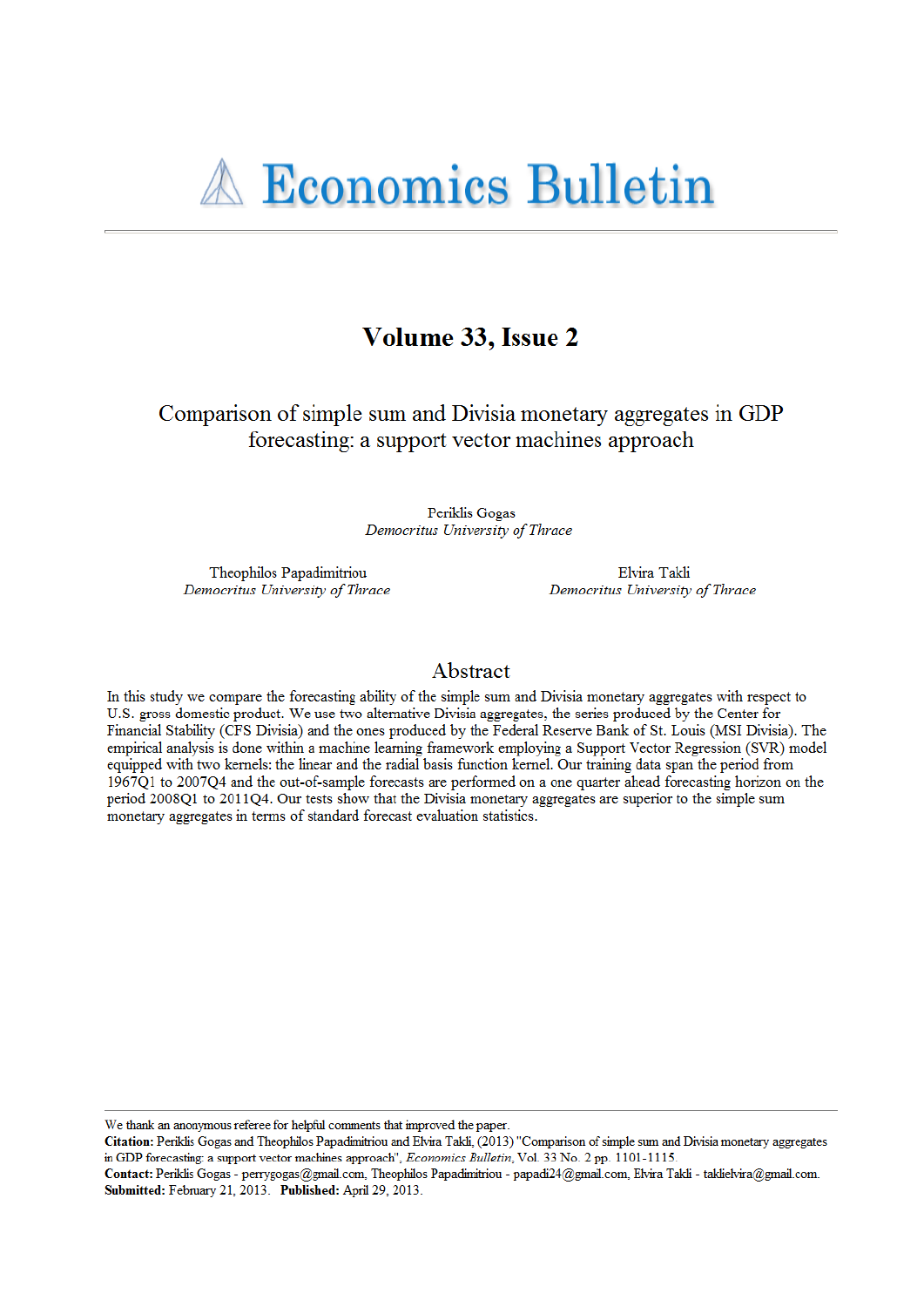#### **1. Introduction**

The mainstream approach to monetary policy in the last thirty years is focusing on short term interest rates and downplays the significant role of monetary aggregates. The reason for the abandonment of monetary aggregates was not theoretical but empirical: the established link between money and inflation was severed in recent decades when capital and financial markets' innovation produced new interest bearing assets that rendered monetary aggregates inaccurate and less relevant. These empirical findings put money and its growth rate in the backstage of empirical macroeconomic forecasting. The failure of money to forecast macroeconomic variables though may be explained by the "Barnett critique"<sup>1</sup>: the use so far, by central banks and economists in general, of the traditional simple-sum monetary aggregates. Barnett (1997) linked the deserved decline in the policy-importance of monetary aggregates to the specific restrictions of simple sum aggregation: the various monetary components are assigned an equal and intertemporally constant weight. Central banks facing inaccuracies and paradoxes using simple-sum aggregates as their key policy variable, abandoned money all together. Barnett (1978, 1980) developed and advocates the use of the theoretically correct in terms of economic aggregation and index number theory Divisia<sup>2</sup> monetary aggregates. The simple sum aggregation method used widely by central banks, economists and investors even today, has been criticized heavily in the literature since Fisher (1922), Moroney and Wilbratte (1976), the seminal paper of Barnett (1980) and also Barnett (1997), Boughton (1981), Batten and Thornton (1985), Fisher and Fleissig (1995), Schunk (2001), Darrat et al. (2005) and more recently, Barnett and Chauvet (2010), McCallum and Nelson (2011). As Irving Fisher (1922) puts it "…the simple arithmetic average produces one of the very worst of index numbers… The simple arithmetic [index] should not be used under any circumstances…" Barnett (1980) was the first to point out the unrealistic assumption for perfect substitution of the components of the simple sum aggregates. Taking into account the microeconomic aggregation theory, which offers an attractive alternative approach to the definition of money compared to the simple sum aggregation method, Barnett (1980) constructed with the appropriate modifications, the Divisia monetary aggregates. These aggregates were named after the Divisia index which serves to apply different weights to different assets in accordance with the degree of their contribution to the flow of monetary services in an economy.

Many recent studies use innovative new techniques in trying to forecast macroeconomic variables that build on VAR models. Pesaran et al. (2009) use a global vector autoregressive (GVAR) model for one and four quarters ahead forecasts for real output, inflation, real equity prices, exchange rates and interest rates for 33 countries. There is a number of papers that compare the forecasting performance of VAR and DSGE models: Smets & Wouters (2004), Del Negro et al. (2007), Rubaszek & Skrzypczyński (2008) and Bache, Jore, Mitchell & Vahey (2011) estimate VAR and DSGE models to forecast some key U.S. macroeconomic variables. Rubaszek & Skrzypczyński (2008) compare the forecast performance of a DSGE, the Survey of Professional Forecasters (SPF) and VAR models and come to the conclusion that the proposed DSGE model is not able to significantly outperform the SPF in forecasting output growth, inflation or interest rates in the United States. They also found that the DSGE model generates forecasts which are very close in accuracy to the SPF predictions. Binner et al. (2010) use two new in macroeconomics techniques, namely recurrent neural networks and kernel recursive least squares regression, in order to forecast

 $\overline{a}$ 

<sup>&</sup>lt;sup>1</sup> The phrase was coined by Chrystal and MacDonald (1994) and Belongia and Ireland (2012).

<sup>&</sup>lt;sup>2</sup> François Divisia (1889-1964) was a French economist most noted for proposing and analyzing the Divisia Index and the Divisia monetary aggregates index (Divisia 1925).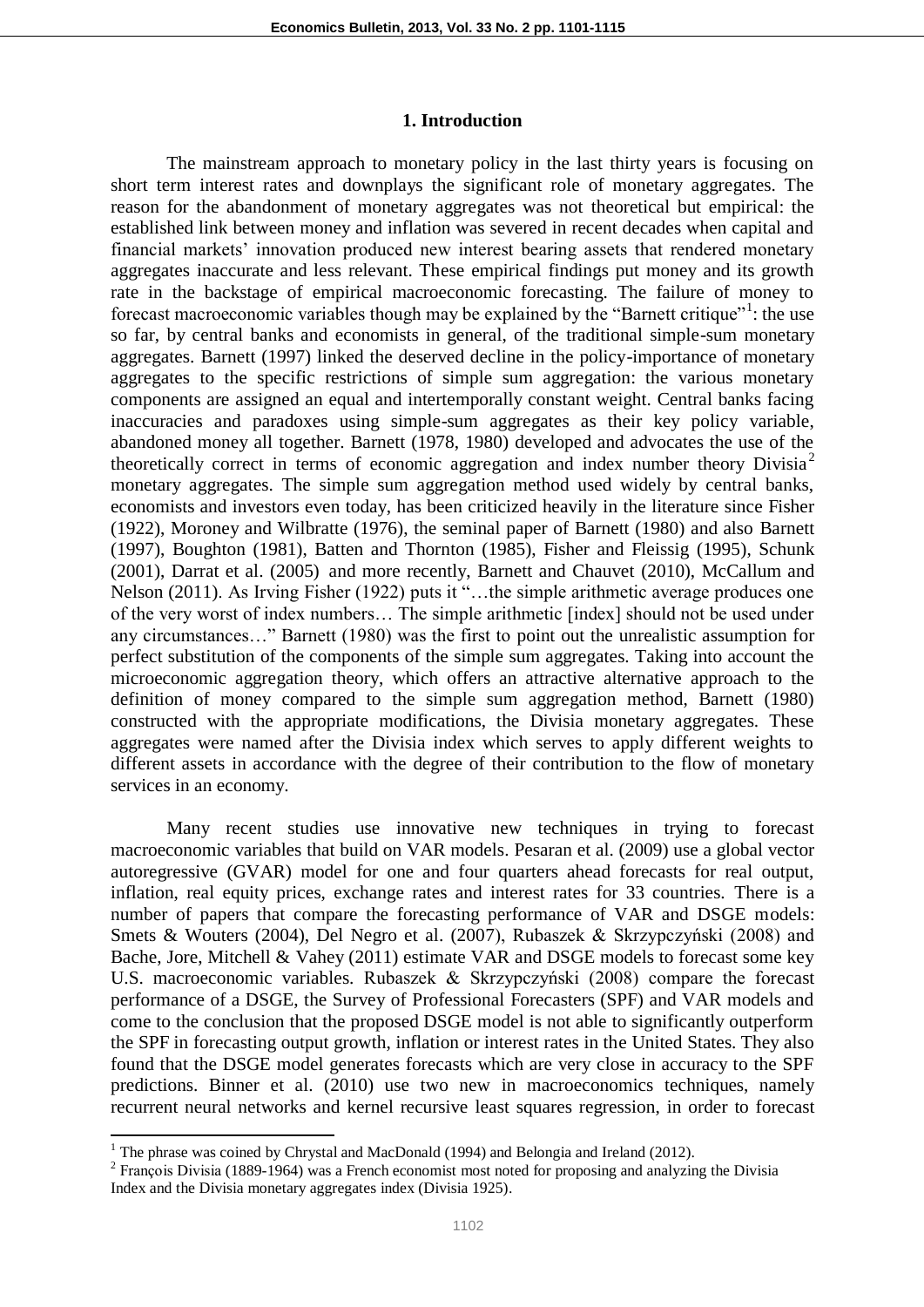the U.S. inflation with Divisia and simple sum aggregates. Many empirical studies such as Barnett, Offenbacher & Spindt (1984), Chrystal & MacDonald (1994), Belongia (1996) and more recently Barnett & Serletis (2000), Serletis (2006), Barnett, Jones & Nesmith (2008) Barnett (2009), Serletis and Rahman (2013) and Serletis, Istiak and Gogas (2013) find strong evidence that Divisia indices outperform simple sum monetary aggregates as far as macrovariable forecasting and the link between money and macroeconomic activity is concerned. Schunk (2001) and Elger, Jones & Nilsson (2006) study the prediction accuracy on the real GDP for the U.S. using the simple sum and the Divisia monetary aggregates. They both use the VAR and RS-VAR methodologies. Schunk (2001) finds that the Divisia aggregates provide more accurate predictions of U.S. real GDP in contrast to the simple sum aggregates, especially at the broader levels of monetary aggregation. In contrast, Elger, Jones & Nilsson (2006) results do not favor the Divisia over the simple sum aggregates.

In this paper, we empirically compare the forecasting ability of the simple sum and the Divisia monetary aggregates in terms of U.S. output. In doing so, we employ a machine learning approach with the use of a Support Vector Regression methodology that has not been used so far, to the best of our knowledge, in this empirical setting.

The paper is organized as follows: section 2 presents the data used and discusses the empirical methodology of the Support Vector Regression. The empirical results can be found in section 3. Section 4 is devoted in the robustness of our approach and the paper concludes in section 5.

## **2. Data and methodology**

We use data on five levels of monetary aggregation, namely M1, M2M, M2, MZM and ALL, covering the period 1967Q1 to 2011Q4. We used these levels of monetary aggregation for the simple sum, CFS Divisia and MSI Divisia monetary aggregates. CFS Divisia stands for the Divisia monetary aggregate series that are produced and maintained by the Center for Financial Stability (CFS) program Advances in Monetary and Financial Measurement (AMFM). The simple sum, the  $MSI<sup>3</sup>$  Divisia and the real GDP data were obtained from the Federal Reserve Bank of St. Louis (FRED) database.

In this study we approach the forecasting problem from a Machine Learning perspective. The system was modeled using a Support Vector Regression as proposed by Vapnik (1995), which uses an *ε*-insensitive loss function for solving regression problems. The main idea of using the  $\varepsilon$ -insensitive loss function is to find a line that fits the current training data with a deviation less or equal to the value of the parameter  $\varepsilon$  (Figure 1).

 $\overline{a}$ 

<sup>&</sup>lt;sup>3</sup> Monetary Services Indexes (MSI). Anderson, Richard G. and Barry E. Jones, "A Comprehensive Revision of the Monetary Services (Divisia) Indexes for the United States", Federal Reserve Bank of St. Louis Review, September/October 2011, pp. 325-359.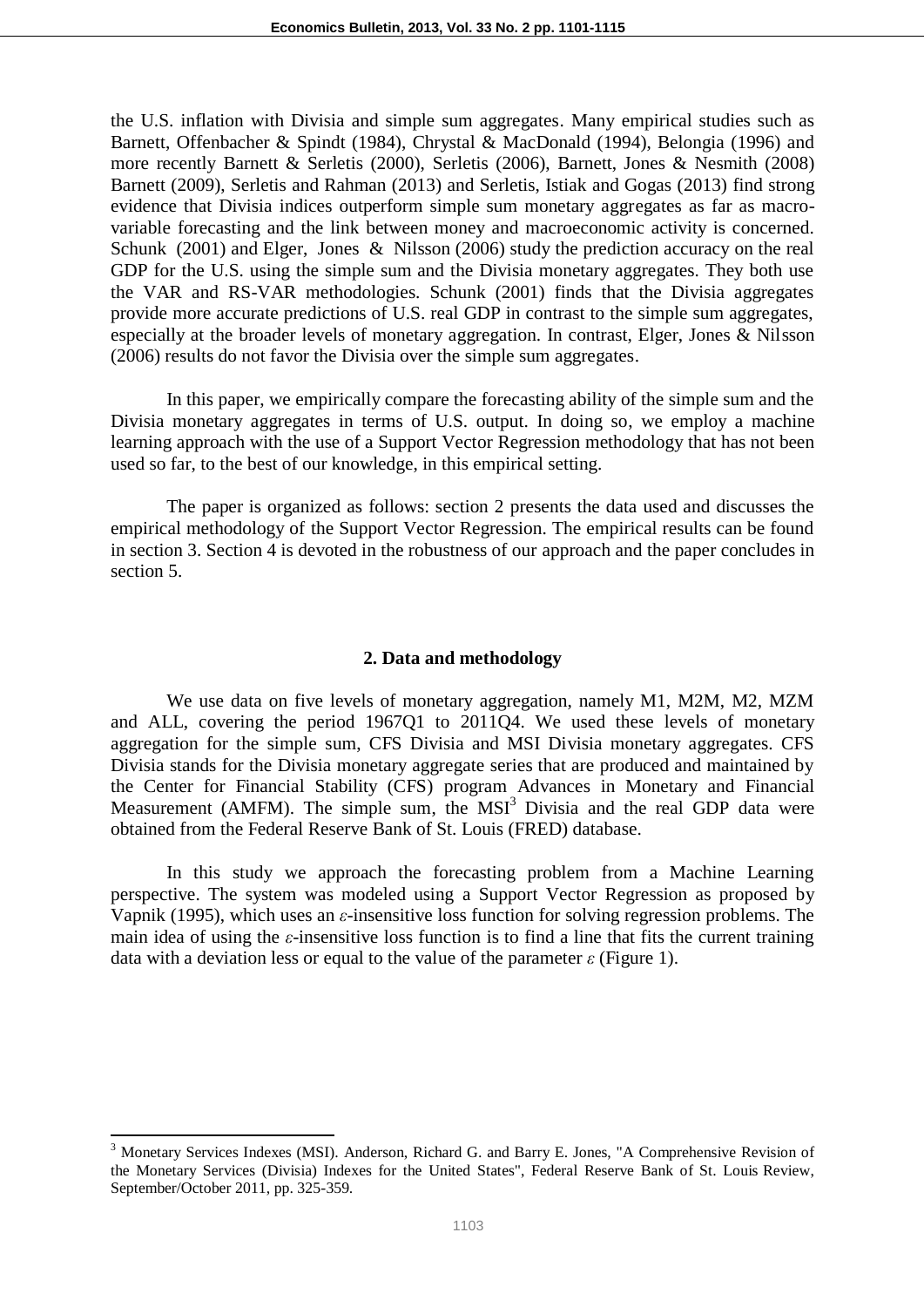

**Figure 1**: The *ε*-insensitive SVR model. All the data points should lie inside the  $\pm \varepsilon$  gray zone.

The solution is given through a minimization process. Given a training dataset  $D = \{ (x_1, y_1), \dots, (x_n, y_n) \}, x_i \in \mathbb{R}^m, y_i \in \mathbb{R}, i = 1, \dots, n$ , where y is the system dependent variable, search for vector w that satisfies  $|y_i - (w^T x_i + b)| \le \varepsilon$ ,  $\forall i$  or minimizes the loss function:

$$
\min\left(\frac{1}{2} \|\mathbf{w}\|^2\right) \tag{1}
$$

subject to

$$
|y_i - (w^T x_i + b)| \le \varepsilon, \quad i = 1, \dots, n
$$

The model is evaluated using a part of the dataset that was not used in the training process often referred to as testing dataset. Quite often, however, given *ε*, the insensitive SVR model cannot cope with the dataset, i.e. there are remote data points outside the *ε*-zone. Error tolerance can be introduced to the model through the slack variables  $\zeta_i$  and  $\zeta_i^*$  and adjusted through a weight *C*: a predetermined parameter  $(C > 0)$  that boosts the slack variables in the loss function.

$$
\min\left(\frac{1}{2}||w||^2 + C\sum_{i=1}^n(\zeta_i + \zeta_i^*)\right) \tag{2}
$$

subject to

$$
y_i - (\mathbf{w}^T \mathbf{x}_i + b) \le \varepsilon + \zeta_i, \n(\mathbf{w}^T \mathbf{x}_i + b) - y_i \le \varepsilon + \zeta_i^*, \qquad i = 1, ..., n \n\zeta_i, \zeta_i^* \ge 0
$$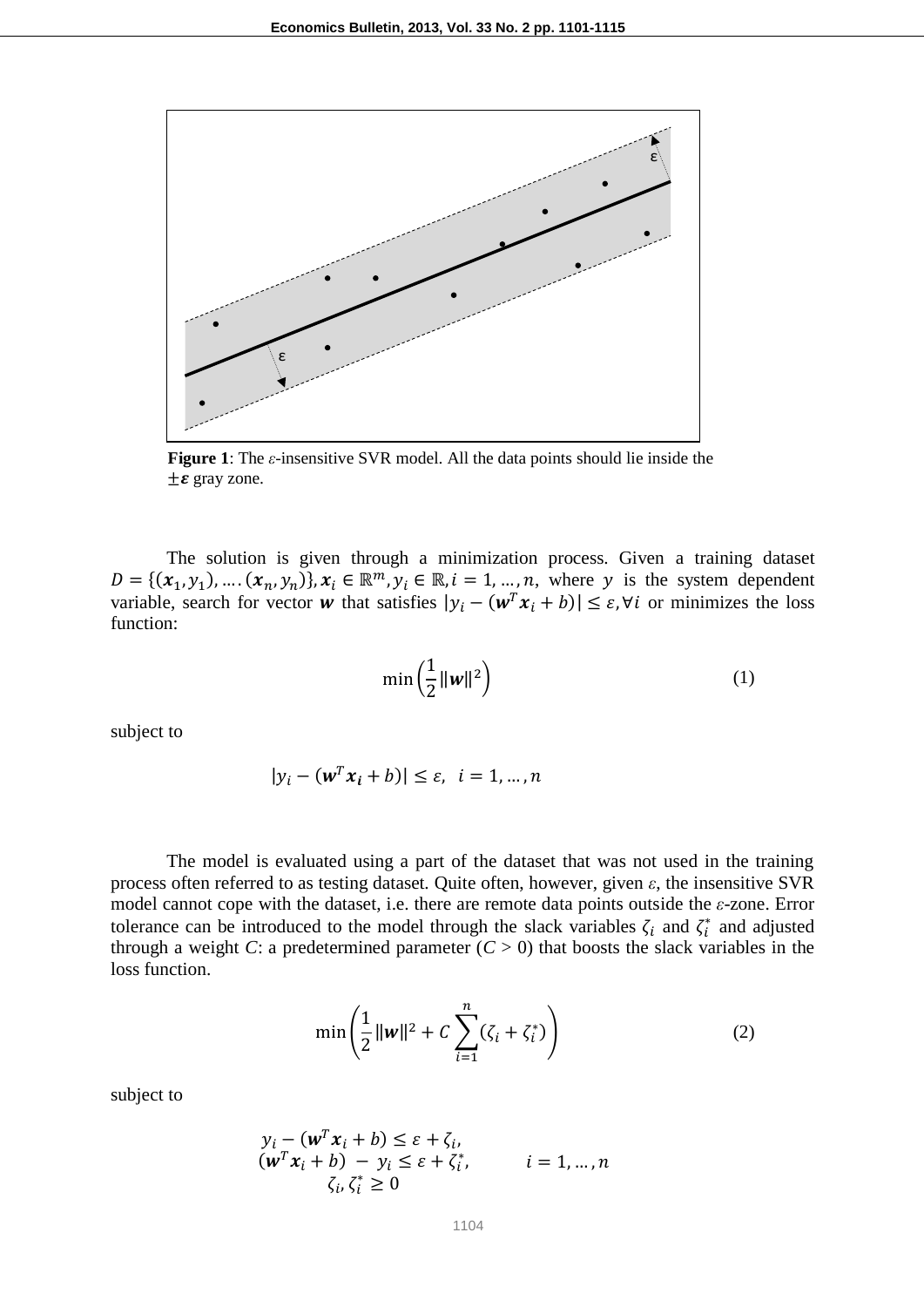

**Figure 2:** The error tolerance paradigm. The errors  $\zeta_i$  are multiplied by *C* in the loss function.

The trade-off between the generalization ability and the accuracy of the model in the sample is set by adjusting  $ε$  and  $C$ . Parameter  $C$  plays the role of a regularization parameter: high values favor solutions with few misclassifications; low values produce low complexity solutions that are easier to generalize.

The dual form of the problem described in (2) takes the form:

$$
\max\left(-\frac{1}{2}\sum_{i,j=1}^n (a_i - a_i^*)(a_j - a_j^*) x_i^T x_j - \varepsilon \sum_{i=1}^n (a_i - a_i^*) + \sum_{i=1}^n y_i(a_i - a_i^*)\right) \tag{3}
$$

subject to

$$
\sum_{i=1}^{n} (a_i - a_i^*) = 0
$$
  
\n $a_j, a_j^* \in [0, C]$   
\n $j = 1, ..., n$ 

where  $a_i, a_i^*$  are the Lagrange multipliers taken from the Lagrangian of the primal objective function. The solution of (3) is

$$
\mathbf{w} = \sum_{i=1}^{n} (a_i - a_i^*) \mathbf{x}_i \tag{4}
$$

and  $y = \sum_{i=1}^{n} (a_i - a_i^*)$  $T_i^T x$  (5)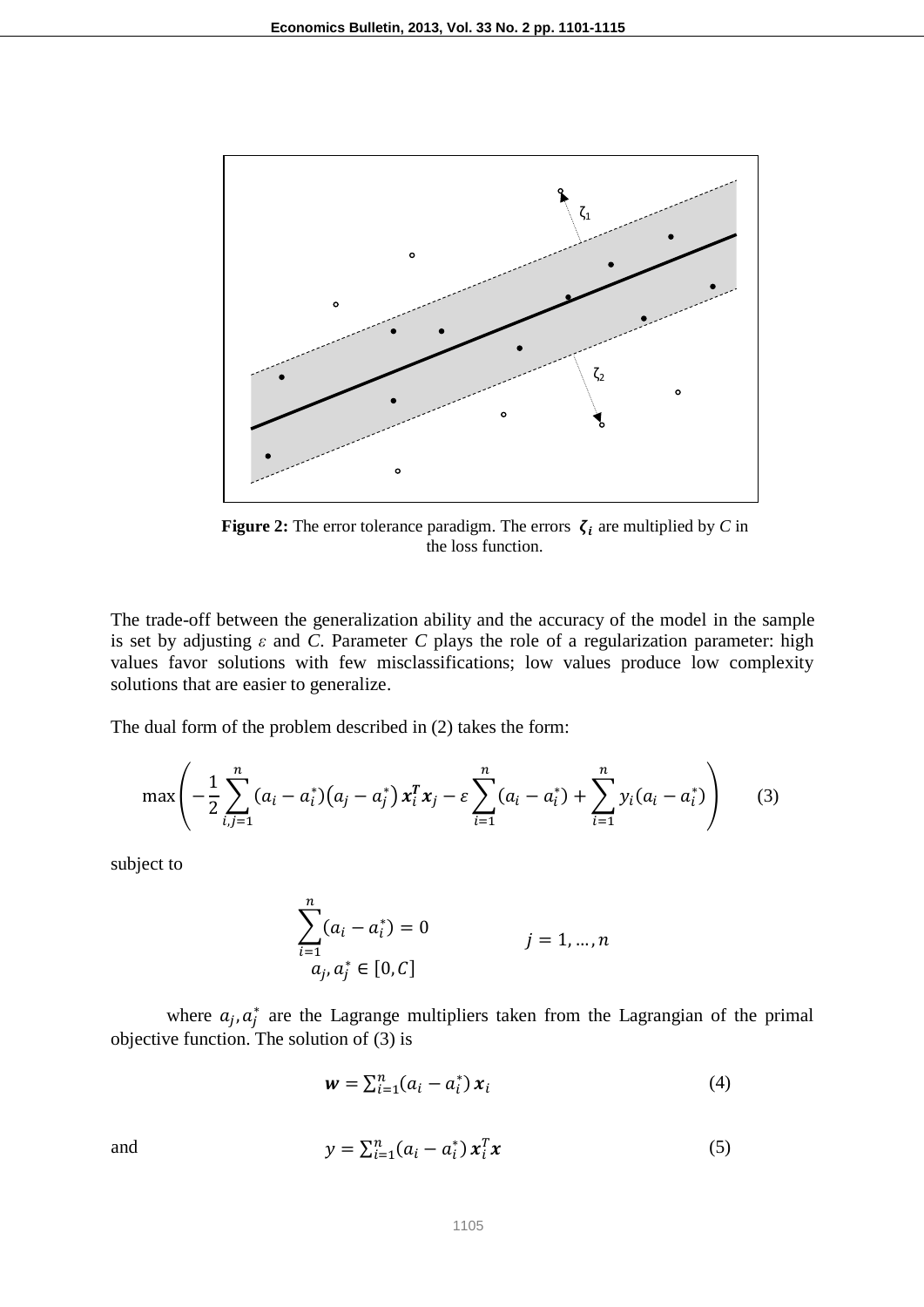This is often referred to as the Support Vector Machines regression expansion since  $\bf{w}$  is constructed as a linear combination of the training patterns  $x_i$ .

When the data points describe a nonlinear phenomenon then even the error-tolerant model cannot handle it successfully. In these cases the SVR methodology is coupled with a non-linear Kernel mapping, projecting the data points to a higher dimensional space, called feature space. A linear regression is, then, fitted in the created feature space and when found it is projected back in the data space (see Figure 3).



**Figure 3**: A nonlinear SVR case in a 2 dimensional data space

In our experiments we used two kernels: a) the linear and b) radial basis function (RBF) defined as:

Linear Kernel 
$$
K_1(x, y) = x^T y + c
$$
 (6)

RBF Kernel 
$$
K_2(x, y) = e^{-y||x-y||^2}
$$
 (7)

where  $\gamma = \frac{1}{2}$  $\frac{1}{2\sigma^2}$  is the parameter adjusting the variance  $\sigma^2$  of the Gaussian function.

The search for the optimal parameter setup in both cases was performed in a coarse-to-fine grid search using a 5-fold Cross Validation (CV) evaluation scheme. A 3-fold cross validation example is shown in Figure 4, below.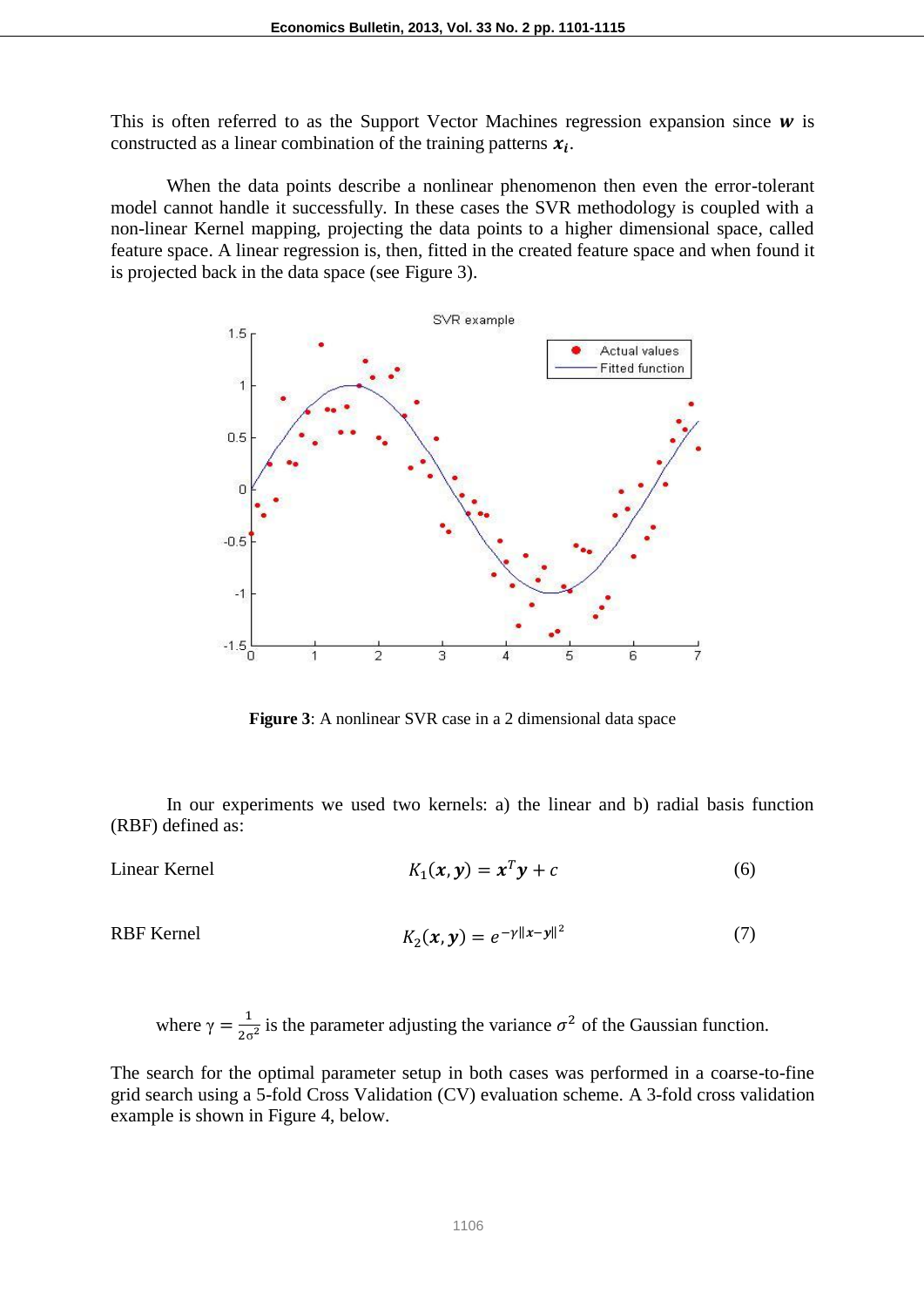

F**igure 4**: Overview of a 3-fold Cross Validation Evaluation System. It shows that each subset is used as a testing sample while the others are used for training the model.

In this type of grid search, the parameters are initially evaluated in a large step grid in order to achieve a low accuracy image of the parameters performance. Then, we seek improved results using a denser grid focusing only in the parts of our research area where the model achieved top performance. We can repeat the procedure multiple times. In Figure 5, we provide a graphical representation of a three-iteration coarse-to-fine grid search. Optimum results in terms of forecasting performance are depicted with gray color. As the area becomes darker, the grid step becomes smaller and the search finer. Coarse-to-fine grid search is a lower complexity bypass of the exhaustive search in the finer level.



**Figure 5**: The coarse-to-fine grid search. From the coarser search, we advance to denser ones as the regions become darker (when darker represents better results).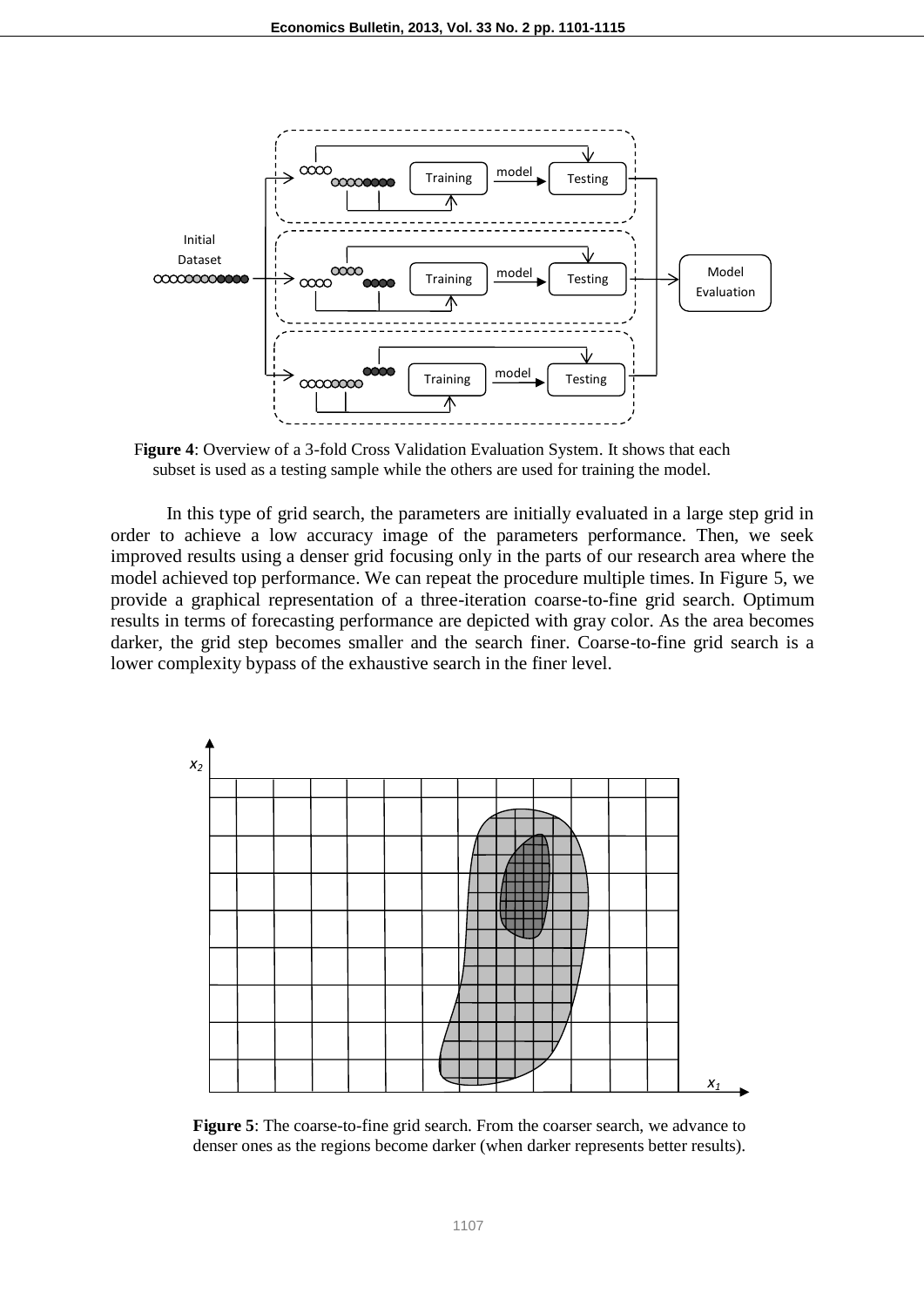In a machine learning scheme, training results in overfitting when the model produced is significantly affected by possible noise in the sample in hand instead of the true underlying relationship that describes the phenomenon. Usually, overfitting yields a very high performance on the training step and significantly lower accuracy on the testing step. *k*-fold cross validation, is adopted to avoid overfitting. The dataset is cut into *k* chunks and the training-testing steps are repeated *k* times. In each turn a different chunk is used as the test dataset, while the rest *k*-1 chunks are grouped together to form the training dataset. The model is evaluated by averaging the performance of the model on every fold.

The training dataset spans from the first quarter of 1967 to the last quarter of 2007, while the testing dataset<sup>4</sup> includes the period  $2008Q1-2011Q4$ . We used four lags of the real GDP and each monetary aggregate as independent variables in our tests in the effort to forecast real GDP one quarter ahead.

$$
ln(y_t) = \Phi\left[\left(ln(y_{t-i}), ln(m_{t-i})\right)_{i=1}^4\right]
$$

where *y* is the real GDP and *m* represents the corresponding monetary aggregate used in forecasting. According to the above, we select an optimum in terms of in-sample accuracy set of parameters for each one of the fifteen monetary aggregates used and for each of the two kernels.

The next step is to evaluate the optimized forecasting models obtained above in outof-sample forecasting. As described before, we reserved the period 2008Q1-2011Q4 data for this purpose. These out-of-sample forecasts are compared to each other and evaluated by the root mean square error (RMSE) and mean absolute percentage error (MAPE) metrics. Thus, we produced these forecasting error metrics for the optimized (in terms of in-sample forecasting accuracy) parameter values for all three monetary aggregates (simple-sum, CFS Divisia and MSI Divisia), for all five levels of monetary aggregation (M1, M2M, M2, MZM and ALL) and for both kernels (linear and RBF).

### **3. Empirical Results**

First, we perform a grid search for the optimum parameter values as it is described in the previous section. According to this procedure, the parameter values used and the total number of models tested are presented in Table 1.

 $\overline{a}$ 

<sup>&</sup>lt;sup>4</sup> The out-of-sample testing data were not used in the training and testing steps. Many scientists accept the insample testing as a second step in the training process, and the out-of-sample testing as the real model evaluation.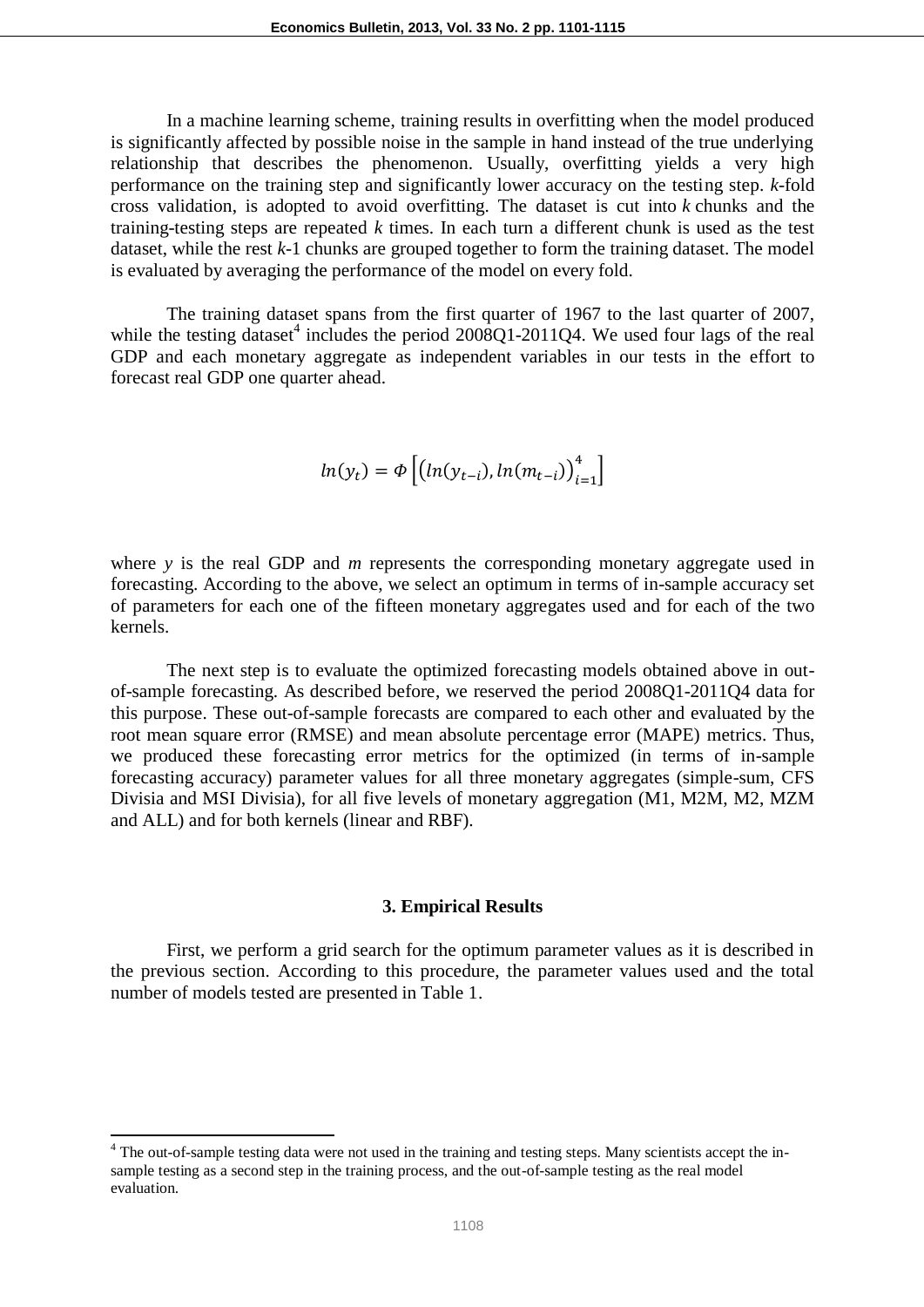| Panel A. Coarse Search |               |        |                                           |         |  |  |  |  |
|------------------------|---------------|--------|-------------------------------------------|---------|--|--|--|--|
| Parameter              | Min           | Total  |                                           |         |  |  |  |  |
|                        | Linear Kernel |        |                                           |         |  |  |  |  |
| $\mathbf{C}$           | 1             | 300    | 2                                         | 150     |  |  |  |  |
| ε                      | 0.0001        | 0.0040 | 0.0002                                    | 20      |  |  |  |  |
|                        |               |        | Total combinations per monetary aggregate | 3,000   |  |  |  |  |
|                        |               |        | (A) Total combinations for 15 aggregates  | 45,000  |  |  |  |  |
| <b>RBF</b> Kernel      |               |        |                                           |         |  |  |  |  |
| $\mathbf{C}$           | 2             | 300    | $\mathfrak{D}$                            | 150     |  |  |  |  |
| g                      | 0.1           | 5.0    | 0.2                                       | 25      |  |  |  |  |
| $\epsilon$             | 0.0001        | 0.0020 | 0.0002                                    | 10      |  |  |  |  |
|                        | 37,500        |        |                                           |         |  |  |  |  |
|                        | 562,500       |        |                                           |         |  |  |  |  |
| Panel B. Fine Search   |               |        |                                           |         |  |  |  |  |
| Linear Kernel          | 275,799       |        |                                           |         |  |  |  |  |
| <b>RBF</b> Kernel      |               |        |                                           | 573,094 |  |  |  |  |
|                        | 848,893       |        |                                           |         |  |  |  |  |
|                        | 1,456,393     |        |                                           |         |  |  |  |  |

|  |                                                             |  | Table 1. Optimum Kernel Parameters Grid Search. Total combinations |
|--|-------------------------------------------------------------|--|--------------------------------------------------------------------|
|  | tested for linear and RBF kernel in coarse and fine search. |  |                                                                    |

In coarse search we tested 45,000 combinations of parameter values for the linear kernel and 562,500 in the case of the RBF kernel. In the fine search that followed we tested 275,799 parameter values in the linear and 573,094 combinations for the RBF kernel. The total number of parameter setups tested was 1,456,393. The results for the linear and the RBF kernel are presented in Table 2 and 3 respectively, below.

**Table 2**. Optimal parameters (c and e) and error statistics obtained for each level of monetary aggregates for the linear kernel

| Aggregate          | Best c | Best e  | <b>Test RMSE</b> | <b>Test MAPE</b> |
|--------------------|--------|---------|------------------|------------------|
| <b>CFS</b> Divisia |        |         |                  |                  |
| CFS M1             | 14.61  | 0.00010 | $0.0084531*$     | $0.0005040*$     |
| CFS M2M            | 209.70 | 0.00022 | 0.0097666        | 0.0006609        |
| CFS M <sub>2</sub> | 11.80  | 0.00036 | 0.0095490        | 0.0006474        |
| <b>CFS MZM</b>     | 69.60  | 0.00038 | 0.0095541        | 0.0006612        |
| <b>CFS ALL</b>     | 10.48  | 0.00001 | 0.0092773        | 0.0006312        |
| MSI Divisia        |        |         |                  |                  |
| MSI M1             | 14.02  | 0.00170 | $0.0085897*$     | $0.0005470*$     |
| <b>MSI M2M</b>     | 147.00 | 0.00030 | 0.0101736        | 0.0007097        |
| MSI M <sub>2</sub> | 101.80 | 0.00009 | 0.0093290        | 0.0006380        |
| <b>MSI MZM</b>     | 250.00 | 0.00050 | 0.0092073        | 0.0006231        |
| <b>MSI ALL</b>     | 227.00 | 0.00030 | 0.0088829        | 0.0006266        |
| Simple Sum         |        |         |                  |                  |
| SS M1              | 17.28  | 0.00130 | 0.0086350        | 0.0005867        |
| SS M2M             | 4.89   | 0.00410 | 0.0094765        | 0.0006339        |
| SS <sub>M2</sub>   | 6.94   | 0.00150 | 0.0094031        | 0.0006220        |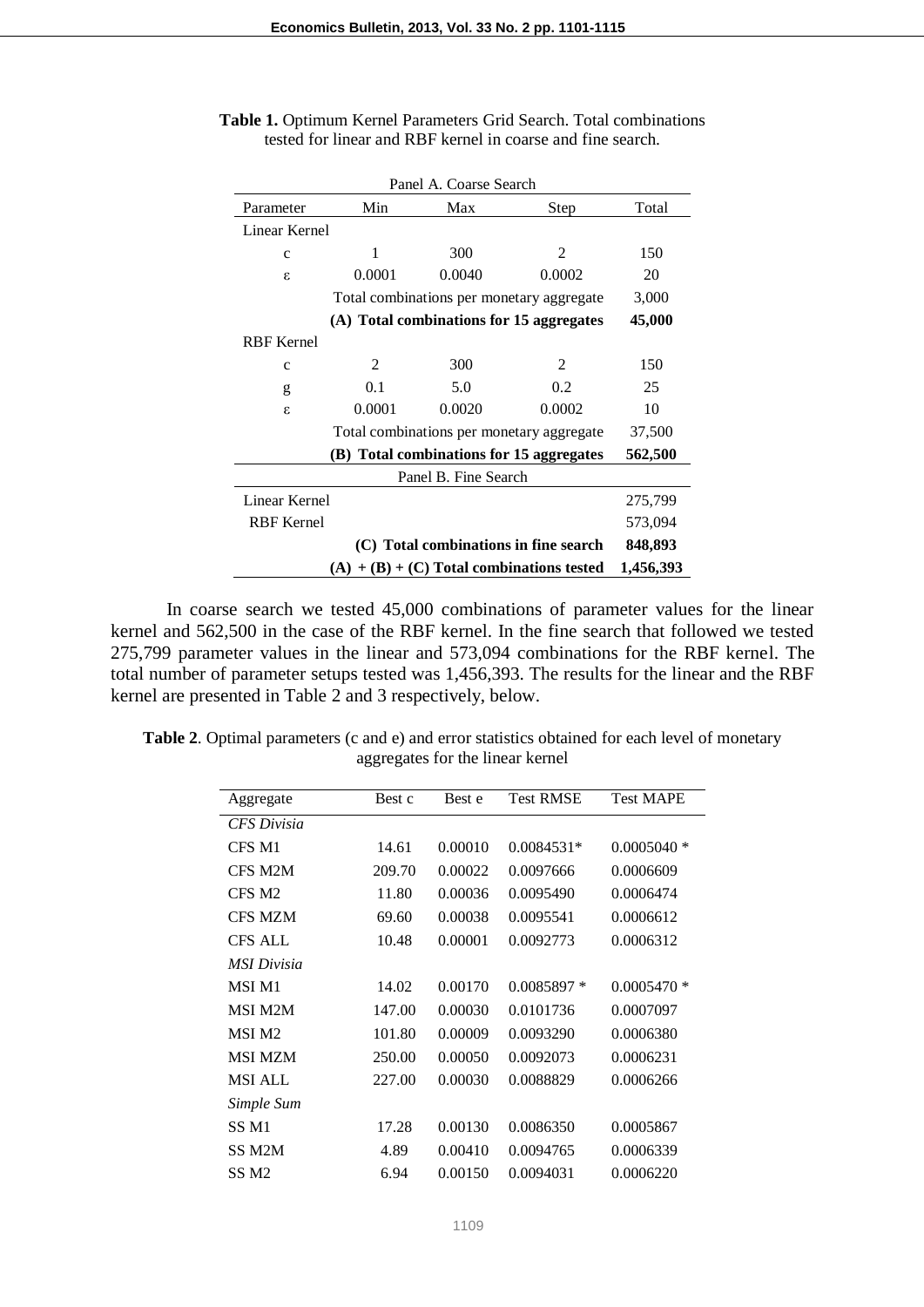| <b>SS MZM</b> | 5.42  | 0.00270 0.0089999      | 0.0006044   |
|---------------|-------|------------------------|-------------|
| <b>SS ALL</b> | 30.50 | $0.00230$ $0.0085843*$ | 0.0005804 * |

Table 3. Optimal parameters (c, g and e) and error statistics obtained for each level of monetary aggregates for the RBF kernel

| Aggregate          | Best c | Best g | Best e  | <b>Test RMSE</b> | <b>Test MAPE</b> |
|--------------------|--------|--------|---------|------------------|------------------|
| <b>CFS</b> Divisia |        |        |         |                  |                  |
| CFS M1             | 129.6  | 0.02   | 0.00001 | 0.010183         | 0.000666         |
| CFS M2M            | 304.0  | 0.79   | 0.00001 | 0.036435         | 0.003035         |
| CFS M <sub>2</sub> | 38.0   | 0.09   | 0.00001 | 0.012004         | 0.000981         |
| <b>CFS MZM</b>     | 49.9   | 0.03   | 0.00001 | $0.009502$ *     | $0.000601$ *     |
| <b>CFS ALL</b>     | 34.0   | 0.10   | 0.00001 | 0.011990         | 0.000944         |
| <b>MSI</b> Divisia |        |        |         |                  |                  |
| MSI M1             | 304.7  | 0.12   | 0.00001 | $0.009275*$      | 0.000695         |
| <b>MSI M2M</b>     | 44.0   | 0.09   | 0.00001 | 0.010466         | $0.000674$ *     |
| MSI M <sub>2</sub> | 305.0  | 0.34   | 0.00001 | 0.013329         | 0.001046         |
| <b>MSI MZM</b>     | 45.0   | 0.03   | 0.00001 | 0.010026         | 0.000703         |
| <b>MSI ALL</b>     | 302.0  | 5.20   | 0.00230 | 0.076714         | 0.006279         |
| Simple Sum         |        |        |         |                  |                  |
| SS <sub>M1</sub>   | 302.0  | 5.20   | 0.00230 | 0.040484         | 0.003715         |
| SS <sub>M2M</sub>  | 302.3  | 0.20   | 0.00001 | $0.010803$ *     | $0.000850*$      |
| SS <sub>M2</sub>   | 297.1  | 1.78   | 0.00001 | 0.054958         | 0.004883         |
| <b>SS MZM</b>      | 303.0  | 0.24   | 0.00001 | 0.016787         | 0.001639         |
| <b>SS ALL</b>      | 303.0  | 2.21   | 0.00001 | 0.043250         | 0.003781         |
|                    |        |        |         |                  |                  |

An asterisk denotes the minimum forecast error observed for each of the three monetary aggregates, simple-sum, CFS Divisia and MSI Divisia. In Tables 2 and 3 we report both the RMSE and MAPE criteria for out-of-sample forecasting accuracy for the linear and RBF kernels respectively. In Table 2, the qualitative results are exactly the same for both criteria and thus we continue the analysis with RMSE as it has a direct economic interpretation with our data: it represents the average percentage error of real GDP forecasting since in our sample all variables are expressed in natural logs. The best forecasts are obtained with M1 for the CFS and MSI Divisia aggregates with RMSE values 0.0084531 and 0.0085897 respectively and for ALL for the simple-sum aggregates with a RMSE of 0.0085843. Overall, the best accuracy in forecasting next quarter's real GDP is obtained by the CFS M1 Divisia series. With the RBF kernel in Table 3, the best forecasts are with the CFS Divisia MZM, the MSI Divisia M1 and the simple-sum M2M aggregates with RMSE values of 0.009502, 0.009275 and 0.010803 respectively. Taking all these results into account together, we can see that we obtain the best out-of-sample forecasting accuracy of real GDP when the CFS Divisia monetary aggregate series is used in M1 level of aggregation. The RMSE of the best fit CFS Divisia M1 monetary aggregate implies a forecasting average percentage error of 0.84% for the sixteen out-of-sample quarters tested. In all cases the Divisia monetary aggregates appear to be superior to the simple-sum ones.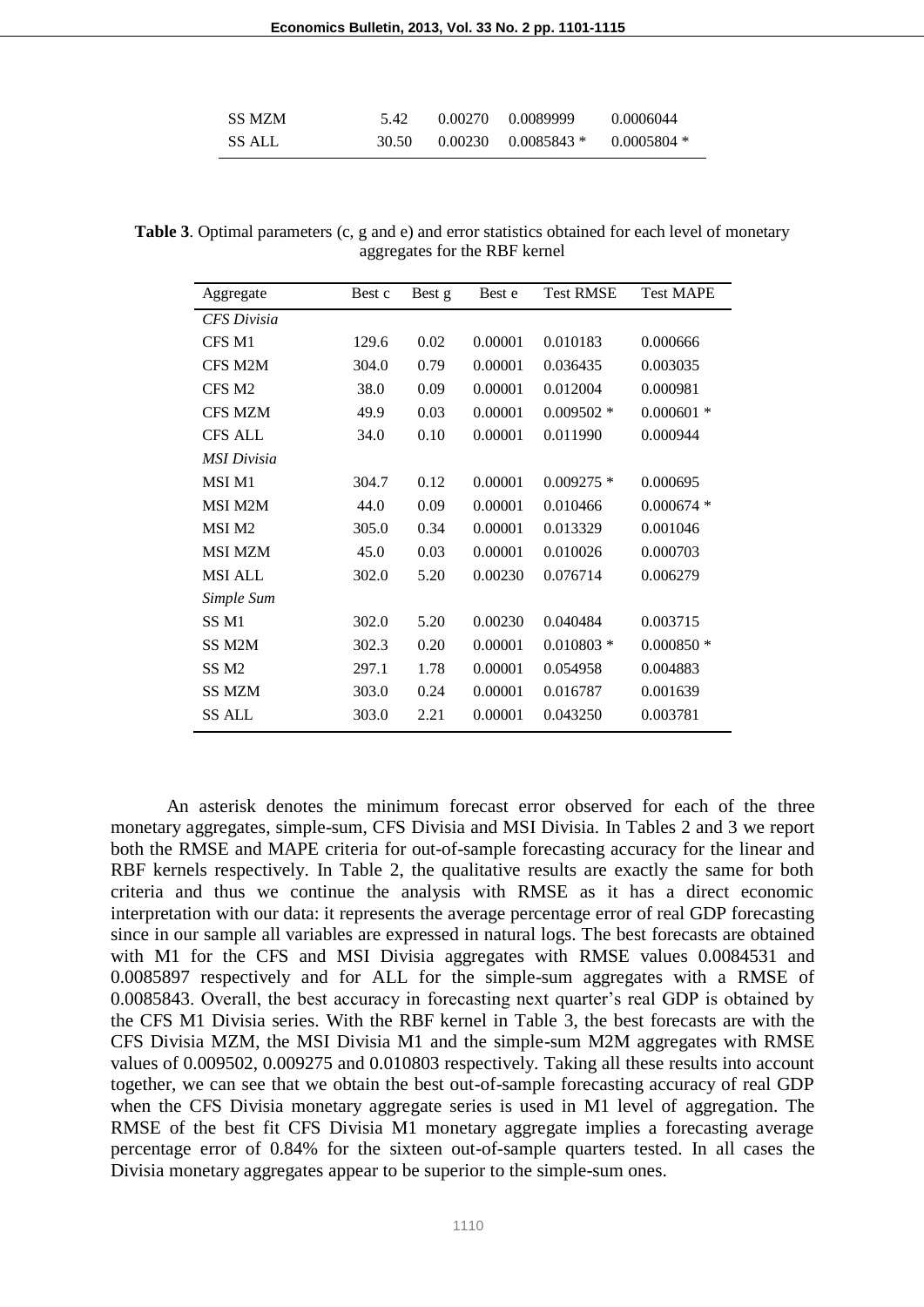These results provide empirical evidence using the SVR methodology in support of the *Barnett Critique* and the relevant theoretical literature that stresses the superiority of the Divisia aggregates over the widely used simple-sum ones.

Figure 6 shows the actual and the predicted GDP values according to the results obtained from the linear and the RBF kernel for the best monetary aggregate and the best model produced from each kernel.



**Figure 6**: A nonlinear SVR case in the data space. Actual and forecasted values based on the best model and best monetary aggregate for each kernel.

#### **4. Robustness**

In this section we perform a series of robustness tests to our empirical findings of Section 3.

First, as our full data sample includes the period of the financial crisis, i.e. 2008Q1 to 2009Q2, we test the robustness of our results when the crisis period is excluded from our data sample. By re-running the best selected SVR models<sup>5</sup> for the CFS Divisia, the MSI Divisia and the simple sum monetary aggregates excluding the period of the crisis (2008Q1-2009Q2) we conclude that a) for the linear kernel the best forecasts are obtained using the CFS Divisia M1 aggregate with an RMSE value of 0.0147 and b) for the RBF kernel the smallest RMSE value is 0.0141 for the CFS Divisia MZM.

Second, we use a truncated sample spanning the period 1967Q1 to 2007Q4 so that we limit our complete sample just before the crisis. We employ only the best selected (in the

l

<sup>5</sup> Using the set of parameters selected in the best models obtained in Section 3.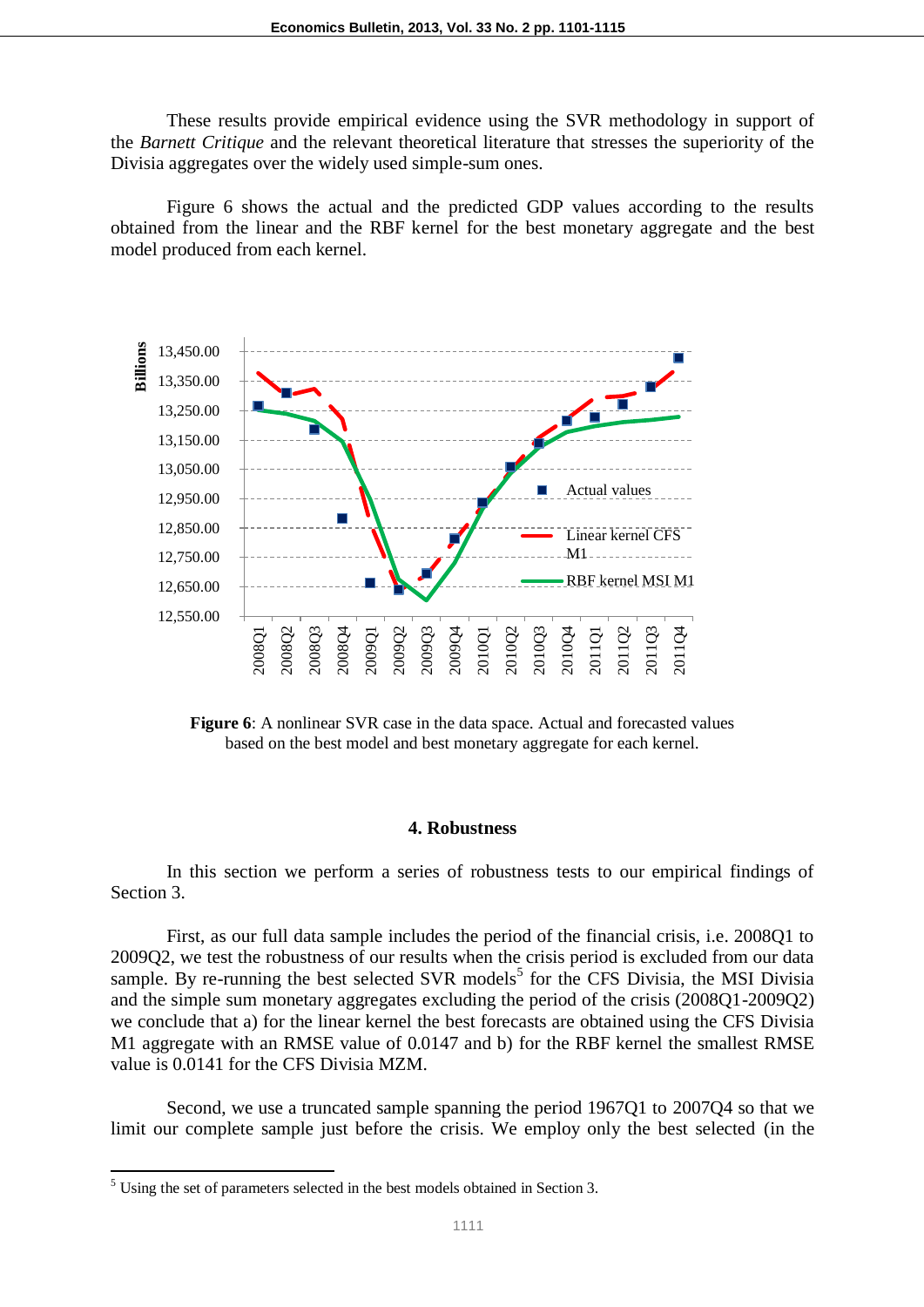previous section) levels of aggregation for each one of the CFS, MSI Divisia and simple sum aggregates, namely the CFS M1, MSI M2M and SS ALL. We find that for both the linear and the RBF kernel the best GDP forecasts are obtained using the MSI Divisia M1 aggregate with RMSE values 0.003256 and 0.02763 respectively.

Finally, in the effort to control for other variables that may affect our systems, we also re-run the best selected SVR models<sup>6</sup> for the CFS Divisia, the MSI Divisia and the Simple Sum monetary aggregates but we now include the 3-month treasury bill (and its four lags) as an explanatory variable. The linear kernel provides the most accurate GDP forecasts using the MSI M1 aggregate with a 0.01163 RMSE value, while for the RBF kernel the best forecasts are obtained using the CFS M1 aggregate with an RMSE value of 0.01150. The robustness tests results are summarized in Table 4.

|                       | Aggregate          | <b>LINEAR</b> | Aggregate          | <b>RBF</b>   |  |
|-----------------------|--------------------|---------------|--------------------|--------------|--|
|                       | <b>CFS</b> Divisia |               |                    |              |  |
| Crisis dates excluded | CFS M1             | 0.014700      | <b>CFS MZM</b>     | 0.0140508    |  |
| TB3 included          | CFS M1             | 0.014600      | <b>CFS MZM</b>     | 0.0115060*   |  |
| 1967-2007 dataset     | CFS M1             | $0.003549*$   | <b>CFS MZM</b>     | 0.0494548    |  |
|                       |                    |               | <b>MSI Divisia</b> |              |  |
| Crisis dates excluded | MSI M1             | 0.014902      | <b>MSI M1</b>      | 0.0284028    |  |
| TB3 included          | MSI M1             | 0.011632      | MSI M1             | 0.0860831    |  |
| 1967-2007 dataset     | MSI M1             | $0.003256*$   | <b>MSI M1</b>      | $0.0276277*$ |  |
|                       |                    |               | Simple Sum         |              |  |
| Crisis dates excluded | SS ALL             | 0.015590      | SS M2M             | 0.0750073    |  |
| TB3 included          | SS ALL             | 0.014406      | SS M2M             | 0.1348513    |  |
| 1967-2007 dataset     | SS ALL             | 0.003372*     | SS <sub>M2M</sub>  | $0.0336841*$ |  |

| <b>Table 4.</b> RMSE results for 3 robustness tests using the Linear and the RBF |  |
|----------------------------------------------------------------------------------|--|
| kernel out of sample                                                             |  |

We can see that the best results with the linear and the RBF kernel are obtained for all the best levels of aggregation when we used the 1967-2007 dataset. Taking into consideration all the robustness tests conducted we conclude that the best forecasts were made using the M1 level of the MSI monetary aggregate with a 0.003256 RMSE value.

#### **5. Conclusion**

The aim of this study was to compare the out-of-sample forecasting accuracy of the widely used simple sum monetary aggregates against two types of the theoretically correct Divisia monetary aggregates (CFS Divisia and MSI Divisia) in terms of U.S. output. We adopted a machine learning approach employing the Support Vector Regression (SVR) technique in order to construct a model with strong generalization ability and accuracy in the

l

 $6$  Using the set of parameters selected in the best models obtained in Section 3.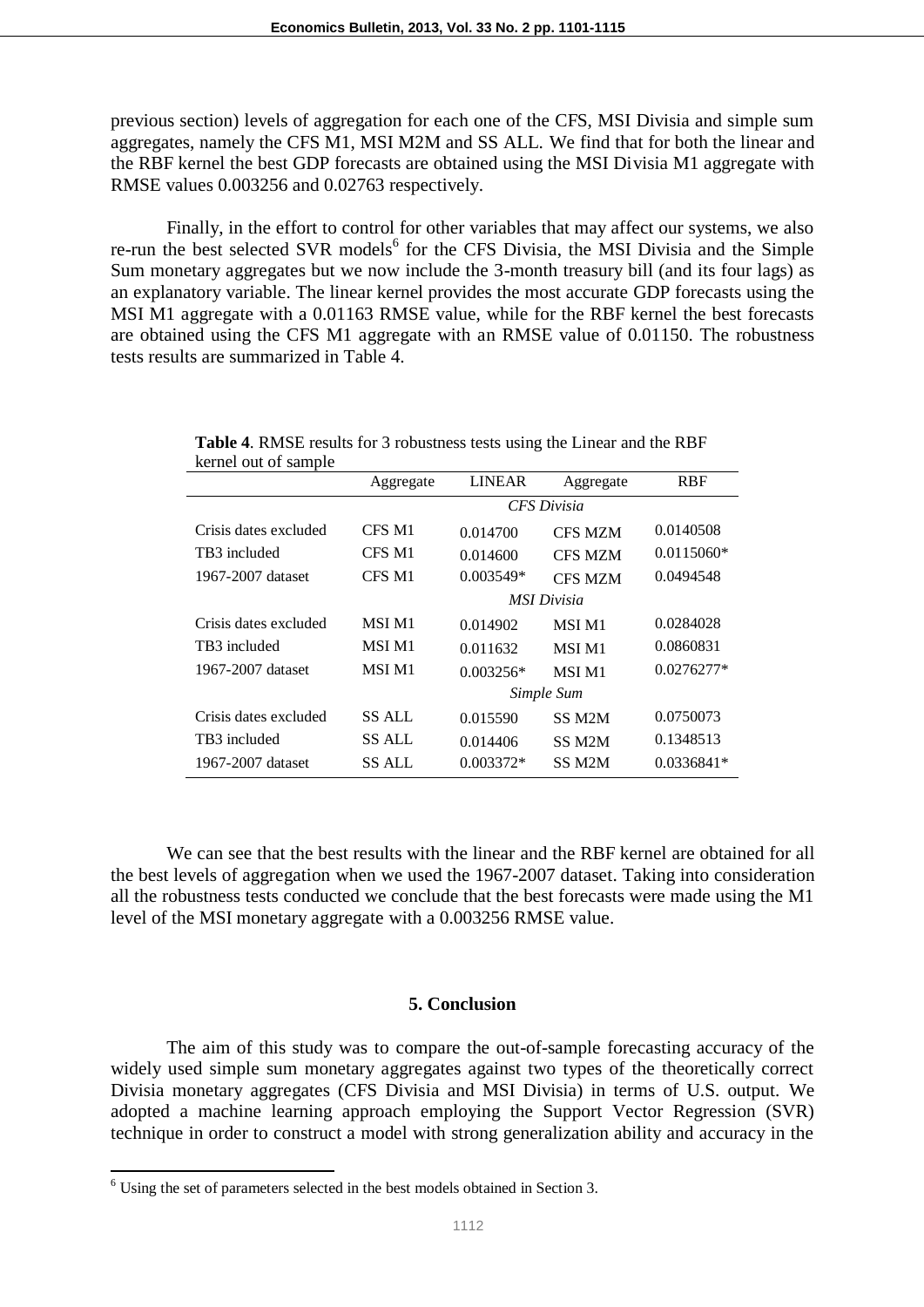training data. In doing so, we also used two alternative kernels, the linear and the RBF. According to the forecasting evaluation criteria used, the empirical evidence supports the *Barnett Critique* for the superiority of the Divisia monetary aggregates with respect to the simple sum ones. Using the linear kernel the CFS Divisia provide the most accurate out-ofsample forecasts while with the RBF kernel best accuracy was achieved with the MSI Divisia.

### **References**

- Anderson, Richard G. and Barry E. Jones (2011) "A Comprehensive Revision of the Monetary Services (Divisia) Indexes for the United States", *Federal Reserve Bank of St. Louis Review* **93**, September/October, 325-359.
- Bache, I., Jore, A., Mitchell, J., & Vahey, S. (2011) "Combining VAR and DSGE forecast densities" *Journal of Economic Dynamics & Control* **35**, 1659-1670.
- Barnett, A. William (1978) "The User Cost of Money", *Economic Letters* **1**, 145-149.
- Barnett, W.A. (1997) "Which road leads to stable money demand?" *The Economic Journal* **107**, 1171– 1185.
- Barnett, W. A. (1980) "Economic Monetary Aggregates: An Application of Aggregation and Index Number Theory" *Journal of Econometrics* **14**, 11-48.
- Barnett, W.A. and M. Chauvet. (2010) "How Better Monetary Statistics Could Have Signaled the Financial Crisis" *Journal of Econometrics* **161**, 6-23.
- Barnett, W., & Serletis, A. (2000) "Preface to The Theory of Monetary Aggregation" *Contributions to Economic Analysis* **245,** xxiii-xxviii.
- Barnett, W. A., & Spindt, P. A. (1980) "The velocity behavior and Information Content of Divisia Monetary Aggregates." *Economics Letters* **4**, 51-57.
- Barnett, W., Offenbacher, E., & Spindt, P. (1984) "The New Divisia Monetary Aggregates." *Journal of Politican Economy*, 1049-1085.
- Barnett, William A. & Jones, Barry E. & Nesmith, Travis D. (2008) "Divisia Second Moments: An Application of Stochastic Index Number Theory" *MPRA Paper* **9111**, University Library of Munich, Germany.
- Batten, D.S., & Thornton, D. (1985) "Are weighted monetary aggregates better than simple-sum M1?" *Federal Reserve Bank of St. Louis Review* **67**, 29-40.
- Belongia, M. (1996) "Measurement matters: Recent results from monetary economics re-examined" *Journal of Political Economy* **104**, 1065-1083.
- Belongia, M.T. and P.N. Ireland (forthcoming 2012) "The Barnett Critique After Three Decades: A New Keynesian Analysis." *Journal of Econometrics*.
- Binner, J., Tino, P., Tepper, J., Anderson, R., Jones, B., & Kendall, G. (2010). "Does money matter in inflation forecasting?" *Physica A* **389**, 4793-4808.

Boughton, J.H. (1981) "Money and its substitutes" *Journal of Monetary Economics* **8**, 375-386.